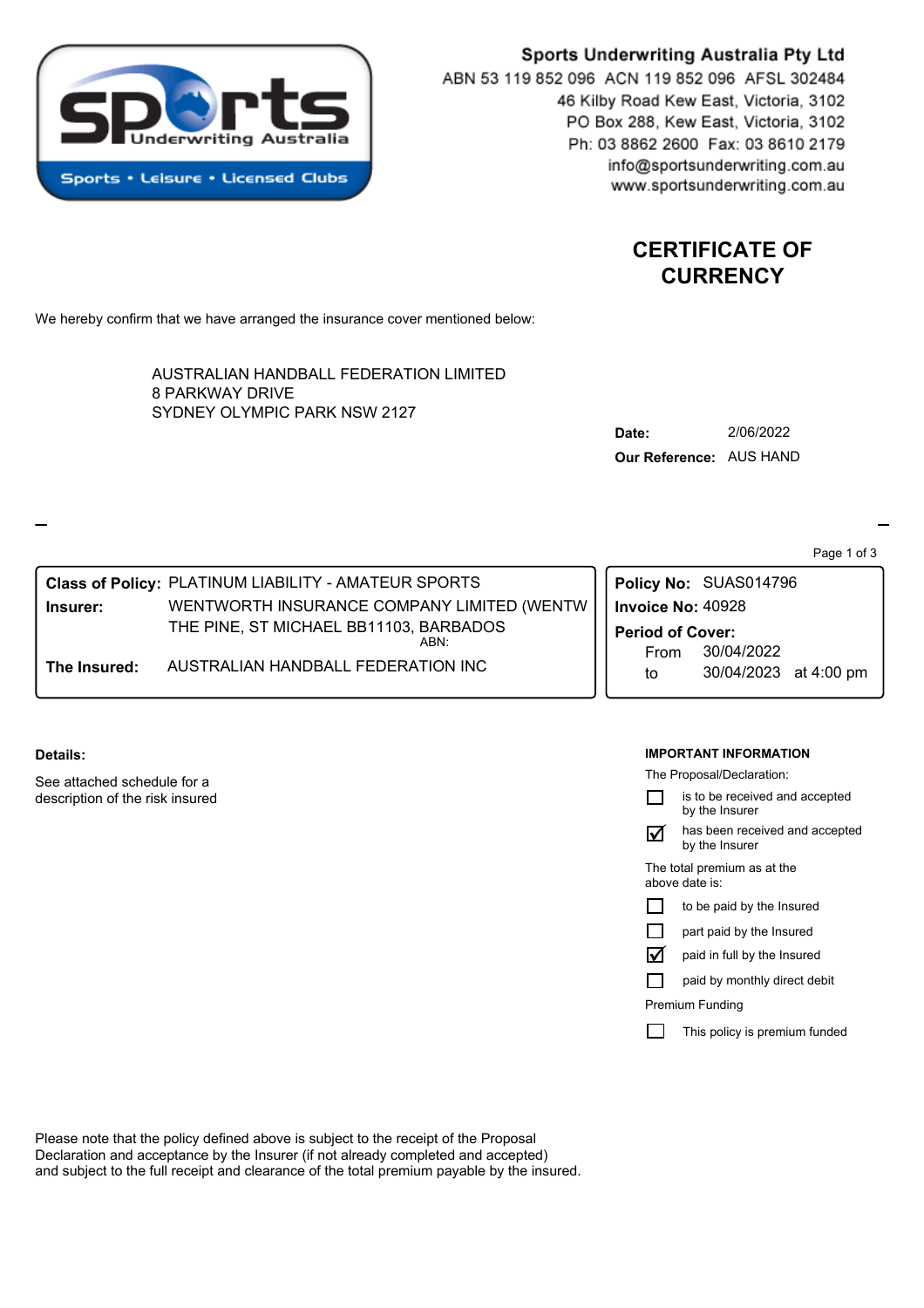## **Schedule of Insurance Page 2 of 3**

This Certificate is a summary of the policy and is not intended to amend, extend, replace or override the policy terms and conditions. In the event of any inconsistency between this Certificate and the policy, the policy prevails.

==========================================================================================

Please see full policy schedule for any endorsements attaching to and forming part of the policy.

==========================================================================================

#### **Sporting Club:**

Australian Handball Federation Limited

#### **Sporting Activity:**

All State Associations, affiliated Clubs, all registered members, employees, coaches, officials and voluntary workers. Inc Beach Handball

#### **Premises:**

8 Parkview Drive, Sydney Olympic Park, New South Wales 2127

### **Number of Members:**

NSW 115 QLD 89 ACT 28 VIC 67 SA 93 WA 20  $NT$   $\cap$ 

*Please note your premium has been calculated using the rating information detailed above. Should this information be incorrect please contact your broker immediately.*

==========================================================================================

#### **Platinum Liability Amateur Sports Policy Schedule**

==========================================================================================

### **Wording: SUAPLA.0421**

#### **General Liability**

Limit of Indemnity for Part A ................................ \$ 20,000,000 Property in your physical or legal control ...................... \$ 500,000

Excess - \$1,000 Each & Every Claim

### **Professional Indemnity**

Limit of Indemnity for Part B ................................ \$ 5,000,000

==========================================================================================

Retroactive Date for Part B - The date the insured first held continuous Professional Indemnity cover or the inception date of this policy, whichever the earlier.

Excess - \$1,000 Each & Every Claim

**Management Liability - Not Insured**